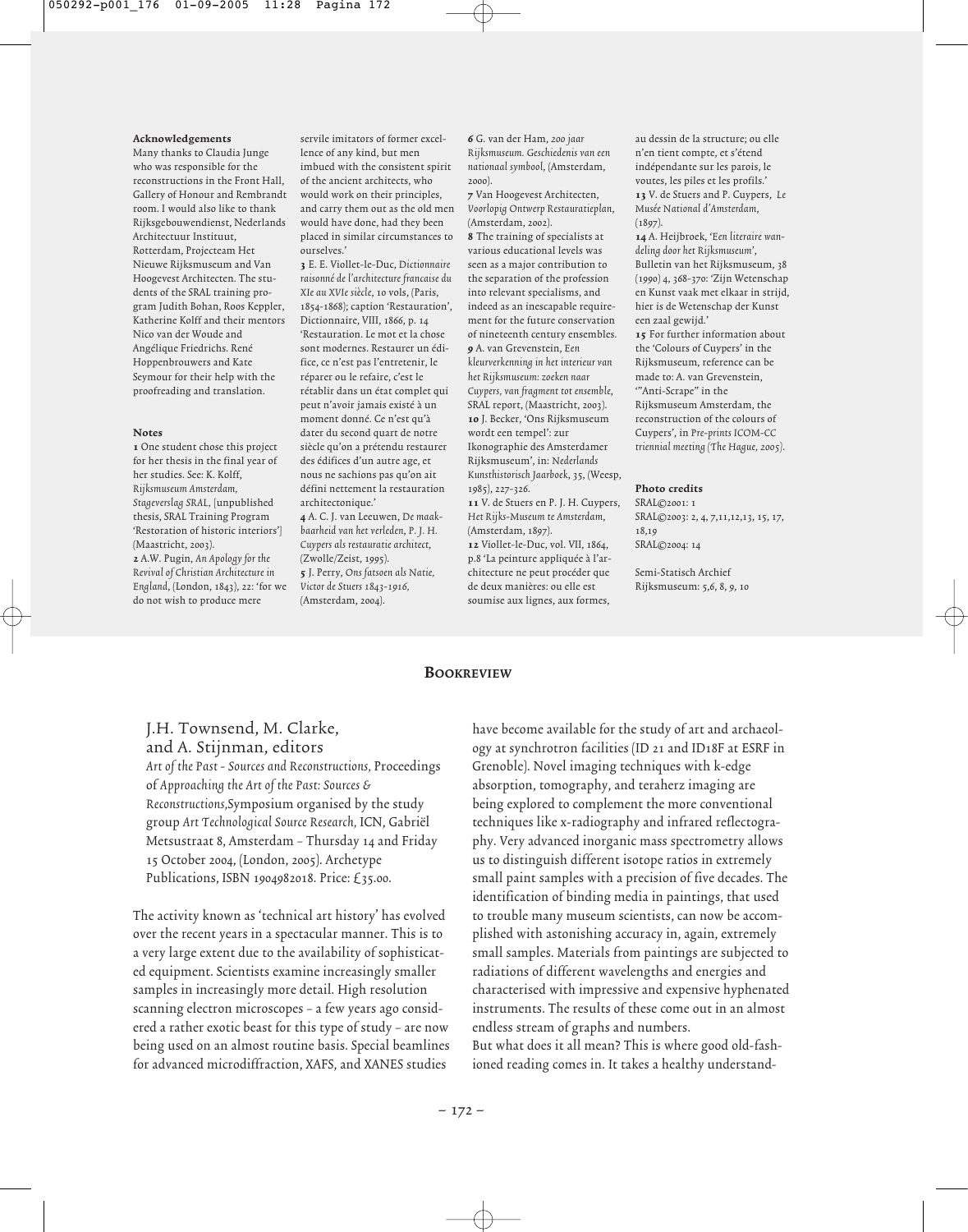ing of original techniques and artistic methods to interpret and understand these scientific data. Without this knowledge the outcome of sophisticated analyses may easily become useless heaps of data and mean nothing at all. The paintings researcher and the scientist are trapped in a blessed state of mutual dependency. The art historian needs the scientist to tell him what this peculiar yellow or blue paint consists of. The scientist needs the historian of art technology to tell him what to look. But where does the historian of art technology get his knowledge? What is it that makes him capable of keeping the scientist on the right track?

In the past a considerable number of technical sources with a staggering variety have been compiled by practicing artists as well as by amateurs. These pieces of documentary evidence may date from Roman or Hellenistic antiquity to nineteenth century English manufacture, and vary from product descriptions of seventeenth-century colourmen to mediaeval apothecary lists, from extensive painting instructions in early printed handbooks to individual pigment recipes in manuscript on loose scraps of parchment. Printed on nice rag paper in a beautiful Roman type, written with complex abbreviations in poor Latin with horrible palaeography in a bastarda, or nicely readable in a stylish cancelleresca on perfect white vellum.

Some of the most important sources have been deciphered, translated and published in the late nineteenth, and early twentieth century by famous scholars like Mary P. Merrifield<sup>1</sup>, Ernst Berger<sup>2</sup> and Daniel V. Thompson.3 Many more are still hidden in the great and not-so-great libraries and archives, and although we dearly miss the likes of Berger or Merrifield, technical sources are still being discovered, translated and published.

The Art Technological Sources Research group (ATSR) devotes itself to the study and dissemination of source material. This is not a trivial pursuit. The publication of technical sources often involves complex, slow, and tedious transcription. This has to be done by an editor who is conversant in the language (which may be, for instance, Old English, mediaeval Latin, or Middle Netherlandish), who is familiar with the subject, and who can read the handwriting of the period. Reconstructing the Art of the Past presents the post-prints of the first ATSR symposium held October 2004 in Amsterdam. It is an attractive book that includes most of the papers and posters that were presented, and some additional material on the same theme. A good number of the papers deal with the construction of computerised data bases. The papers by Oltrogge, Clarke and Stijnman

make clear that there are good reasons for doing so. Systematically composed treatises with well-defined aims by one specific author are highly exceptional. In most cases these technical documents are collections of recipes and instructions, over many years compiled from other sources. Documents are often written by different hands. Scribes did not always faithfully follow their exemplar; quite often they selected a few recipes of interest and compiled them with different fragments from other sources. Sometimes a scribe would, on the basis of his own technical experience, add bits of information to a recipe he transcribed, leave something out, or mix with information from other recipes. Therefore, the same or not-quite-the-same, recipe may occur in different manuscripts. It hardly ever happens that we encounter the same complete corpus of recipes in two different manuscripts. In short: the material is highly complex and the amount of material that may contain art technological information is immense and scattered. Only through a systematic and efficient handling of this material can it be feasible to retrieve it and extract relevant data for scientific research. In Reconstructing the Art of the Past, Carlyle, Clarke and Oltrogge present different approaches to solve the problem of accessibility. Because of the complex nature of the material and problems of transcription, data base retrieval is usually done with the use of key words in different thesauri. In this respect, the post-print volume would have benefited from a structural comparison with the data base that ICN (then Centraal Laboratorium) had build up in the 1980s.

A substantial number of the contributions deal with the reconstructions of products and processes that can be made on the basis of reliable sources, which is reflected in the title of the post-print volume. In some respects the conference seemed to have had a stronger emphasis on reconstructions than on the sources themselves. The contribution by Carlyle and Witlox gives a number of examples. These authors are involved in the so-called HART project. This acronym stands for Historically Accurate Reconstructions Techniques, thereby indicating that the making of reconstructions is really at the heart of their efforts. They made oil paints and ground reconstructions with as much accuracy as feasible in order to explore historical recipes and workshop practices. These reconstructions may serve as reference sets for the interpretation of instrumental analyses and light microscopy based on painting cross-sections. In this context there is a point of concern that the tool for research may eventually become the actual subject of investigation. Carlyle and Witlox are well aware of this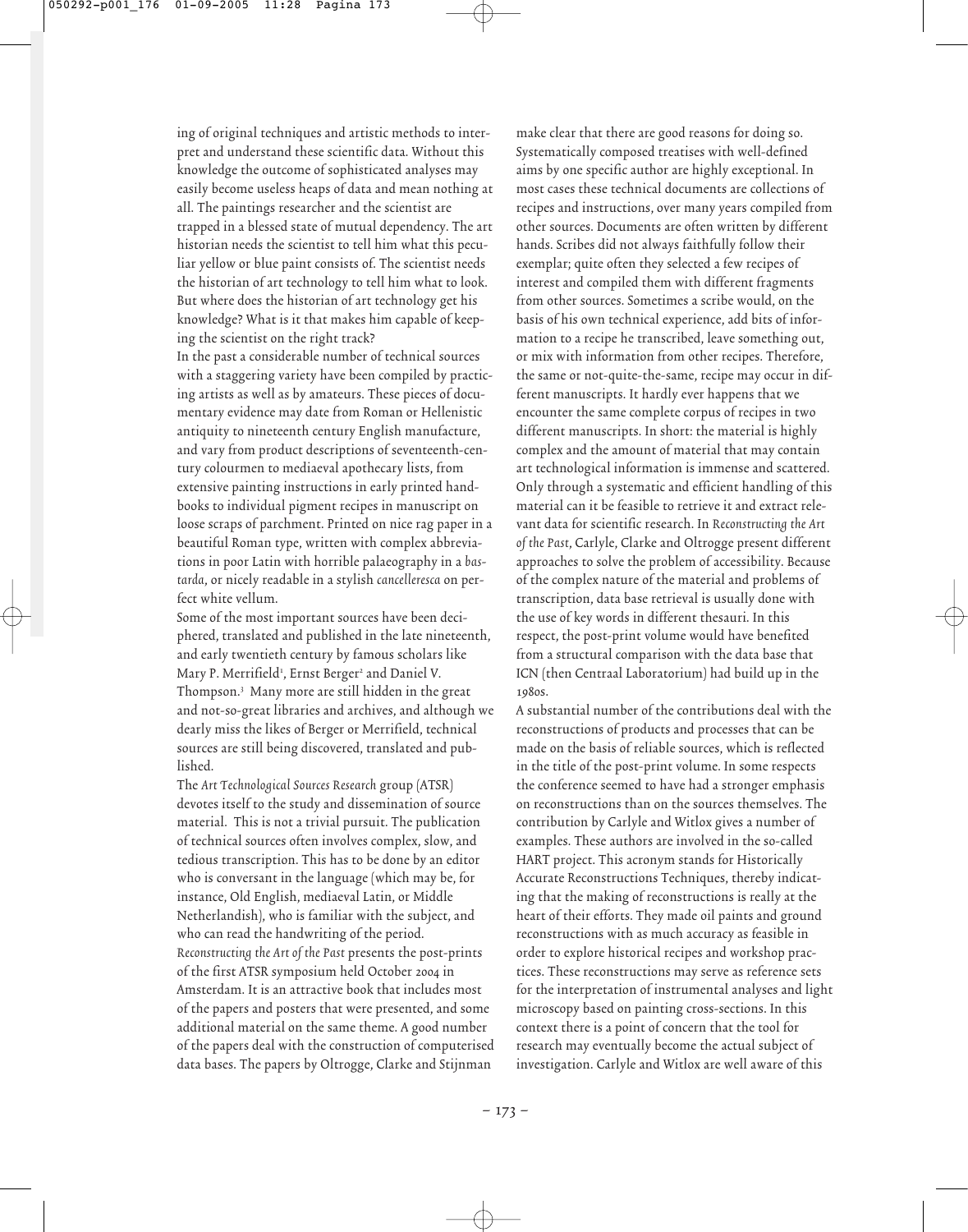pitfall, but young, ambitious and overenthusiastic researchers may easily fall into this trap. The paper emphasises the need for thorough documentation and long term care and storage for the reconstructions. A similar approach is shown by Kirby. She demonstrated the application of nineteenth-century historic recipes for the making of a series of red lake pigments. This project was initiated at the analytical laboratory of ICN to get a better understanding of the aging and fading properties of red lakes on paintings by Van Gogh. Some of the various reconstructed red lake paint mixtures are subjected to regimes of artificial ageing to serve as reference in the analysis of samples from real paintings. In his concluding remarks Wallert demonstrated that important technical sources may be hidden in the guise of ephemeral or casual remarks. A few words, casually hidden between remarks on trivial things may appear to be a surprisingly rich source of information on historical painting techniques.

Reconstructing the Art of the Past is too extensive and wideranging to discuss every individual contribution in detail. But I cannot resist the temptation to mention the contribution by Nicolaus and Whiting. They made a reconstruction of Dürer's portrait machine, and thereby demonstrated that making reconstructions is not only instructive in that it helps to understand historic technical processes, but that it can also be great fun. A significant result of the meeting was the reflection on the historic value of reconstructions. In the interpretation of historical sources, there may be many uncertainties. Recipes are not always sufficiently specific on measurements, quantities or temperatures. Reading and translating a historic source can, to a very large extent, be an act of interpretation. And sometimes the interpretation of a recipe seems to be based on scholarly conjecture rather than the historically accurate reconstruction that it claims to be. Added to this problem are the constraints of consistency needed to obtain reproducible scientific measurements. Consistent and meaningful measurements imply consistent reference materials. It would be a fallacy to assume that a reconstruction would truly represent a historic reality.

Reconstructing the Art of the Past is a very useful book. Several lines of investigation are brought together in a variety of ways. Some of the approaches are meticulous and logical, some are harmonious, and the occasional one is done in an outright elegant way. Although there are differences in the level of sophistication, there is always something useful to be learned in each of the contributions. However, the impression that pervades

all contributions is that working on historical sources and making reconstructions can be exacting and tedious at times, but above all it is always good fun. It is to be hoped that this book will end up at the bookshelves of scientists and scholars alike, and that it will also tempt them to get their hands dirty in a different manner.

Arie Wallert Rijksmuseum, Amsterdam

1. M.P. Merrifield, Original Treatises dating from the XIIth to XVIIIth Centuries on the Arts of Painting … 2 vols., (London, 1849); reprinted by Dover Pubications with an introduction and glossary by S. M. Alexander, 2 vols., (New York, 1967); was reprinted Medieval and Renaissance Treatises on the Arts of Painting: Original Texts with English Translations, (Mineola, NY,1999). 2. E. Berger, Quellen für Maltechnik während der Renaissance und deren Folgezeit (XVI.-XVIII. Jahrhundert) in Italien, Spanien, den Niederlanden, Deutschland, Frankreich und England, nebst dem De Mayerne Manuskript (zum ersten Male herausgegeben, mit übersetzung und Noten versehen), in the 6 volume series Beiträge zur Entwicklungsgeschichte der Maltechnik, (München,1901). 3. D.V. Thompson, Cennino d'Andrea Cennini da Colle di Val d'Elsa. Il Libro dell'Arte, (2 vols.), (New Haven, 1933). The English translation was reprinted by Dover Publlications as D.V. Thompson, The Craftsman's Handbook 'Il Libro dell' Arte' by Cennino d'A. Cennini, (New York, 1960). D. V. Thompson, The Materials and Techniques of Medieval Painting, (London, 1936). Reprinted Dover Publications: New York, 1956.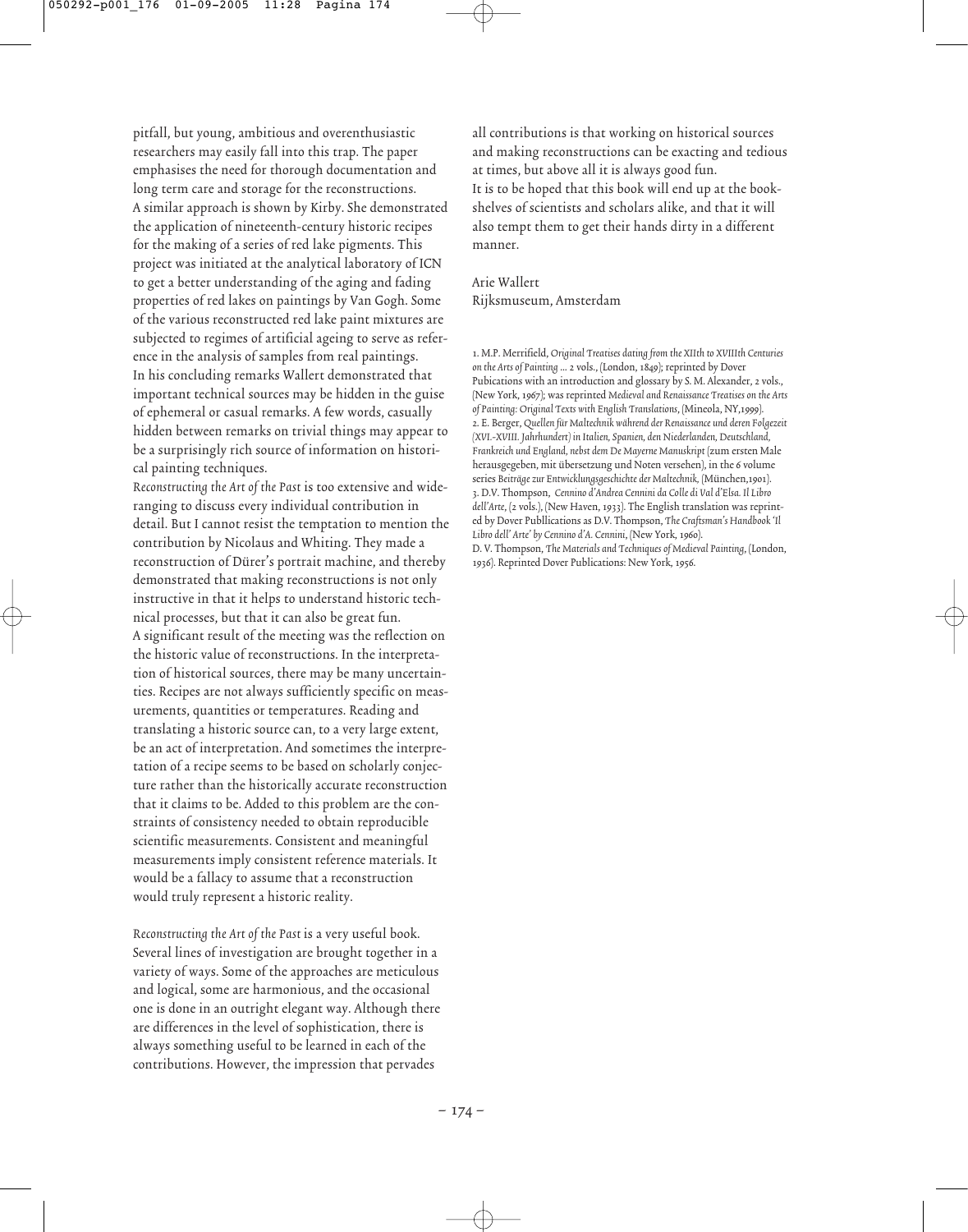## Scientific study of the 'Rubens group', in the Royal Museums of Fine Arts of Belgium, Brussels, with catalogue raisonné

Hélène Dubois, Dr Natasja Peeters, Dr Tine Meganck

In January 2004, the Royal Museums of Fine Arts of Belgium began a four-year research project funded by the Federal Public Service for Scientific Policy to re-evaluate fifty two works attributed to Rubens, his studio and followers. The project is overseen by Dr. Joost vander Auwera and Sabine van Sprang, both museum curators at the Old Masters department (Dr Véronique Bücken, acting department head).

These paintings have never been systematically studied using a multidisciplinary approach, involving the reinterpretation of literature review, archival research and technical evidence. Research is carried out by Hélène Dubois (technical study, aiming to record information on the painting techniques, materials and the condition of the paintings), Dr. Natasja Peeters (art historical and provenance study, workshop collaboration and dating) and Dr. Tine Meganck (art theory, relating the genesis of Rubens's works to the theoretical concepts of the master).

The project aims to both prepare a catalogue raisonné and form the scientific basis for the upcoming Rubens exhibition in 2007-2008. Some paintings will be restored for this occasion. For further information: helene.dubois@fine-arts-museum.be

### The Hart Project (Historically Accurate Reconstructions Techniques), 2002-2005)

The Hart project carried out practical experiments with historically accurate oil paint materials based on European artists' and colourman recipes (1600 through to 1900). Projects were designed to recreate artists' experiences with their materials while producing samples for future analyses based on tightly controlled parameters (e.g. the useof linseed and poppy oil pressed on site from single seed stocks; traditionally prepared stack process lead white, etc). A central part of the De Mayerne Program, which concentrates on furthering art technological research in the Netherlands, the Hart project was hosted by the Netherlands Institute for Cultural Heritage

(ICN), supported by The Netherlands Institute for Atomic and Molecular Physics (AMOLF), and funded by The Netherlands Institute of Scientific Research (NWO). Dr Jaap Boon, a key figure in Netherlandsbased research on the chemistry of aged paint layers in cross section, was instrumental in arranging for Dr Leslie Carlyle to be lent by the Canadian Conservation Institute to lead this innovative endeavour. Drs Maartje Witlox, research associate for the project, played an important role in collecting and interpreting artists recipes (see ICOM-CC preprints, The Hague 2005) as well as producing reconstructions. Scientific support was provided by both Amolf, and Shell Research and Technology (SRTCA). Many others joined the project at various points (Tatiana Ausema and Brian Baade, Winterthur Training Program, Mireille Engel and Anna van Milligen, SRAL Training programme, Kathrin Pilz, Cologne Training Programme, Meta Chavannes, private conservator, and Nanda Harinck, student, Groningen University).

Completed sets of paint samples will be stored at ICN, Van Gogh Museum or Tate Conservation Department, London. Each set of samples will be fully documented.

For further information: leslie.carlyle@tate.org.uk Maartje.Witlox@icn.nl

#### Working group Art Technological Source Research

The working group Art Technological Source Research (ATSR), established 20 March 2002, organised their first symposium Approaching the Art of thePast: Sources & Reconstructions at the ICN in Amsterdam in 2004. It was the first ever symposium to discuss the creation of reconstructions related to art technological source research. More than a hundred participants met at the Netherlands Institute for Cultural Heritage (ICN), 14-15 October 2004, for ten lectures with lively discussions, posters and demonstrations, and an excursion each day. The postprints of this symposium with revised versions of most lectures and posters plus some additional papers will be published by Archetype Publications Ltd (London), in September, 2005 with the title: Art ofthe past : Sources and Reconstructions. A review of this publication can be found on p. 172 of this volume.

Contact ATSR: Ad Stijnman at Ad.Stijnman@icn.nl